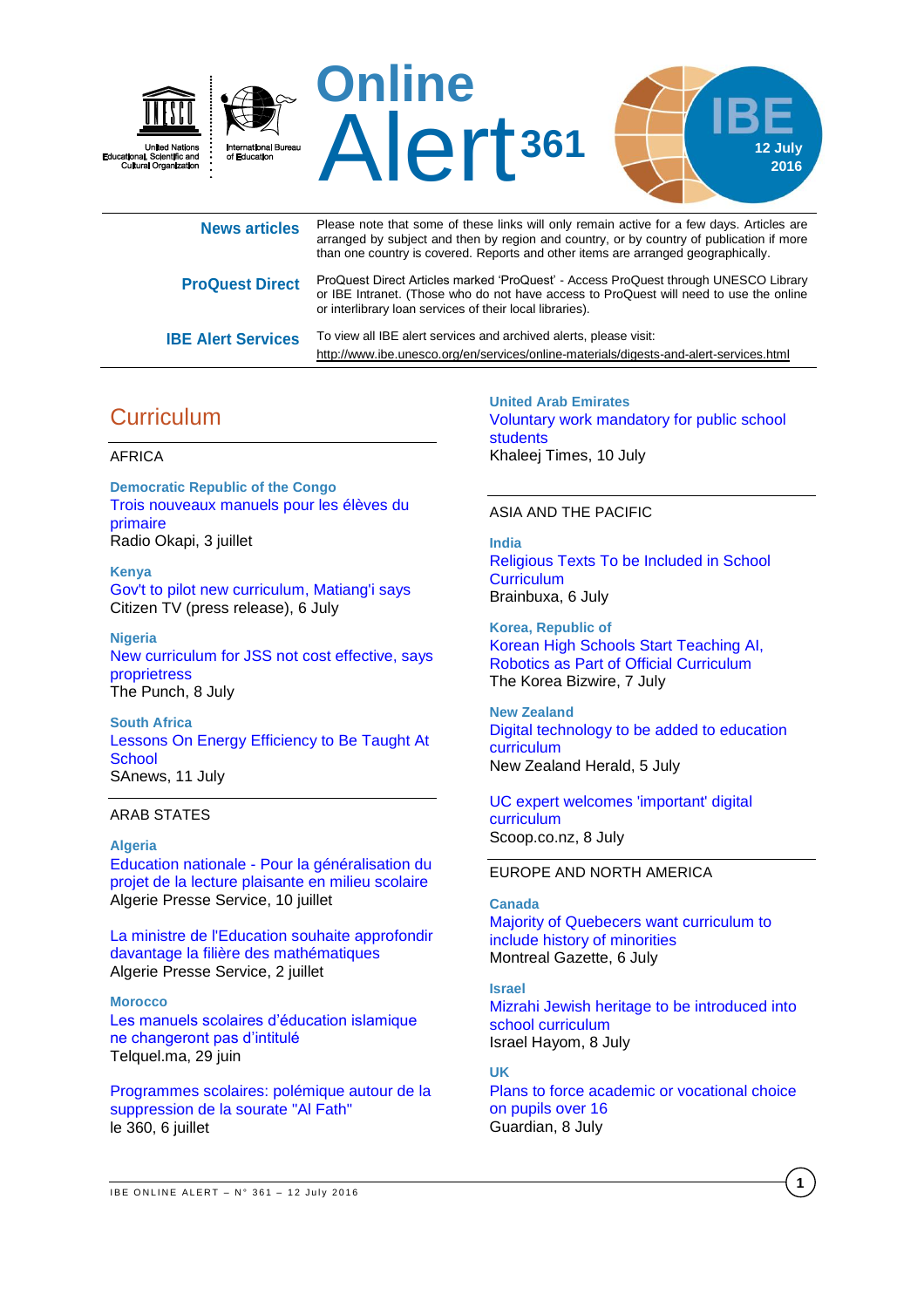## LATIN AMERICA AND THE CARIBBEAN

**Argentina** [Se vienen cambios para la escuela primaria](http://www.lacapital.com.ar/se-vienen-cambios-la-escuela-primaria-santafesina-n1132576)  [santafesina](http://www.lacapital.com.ar/se-vienen-cambios-la-escuela-primaria-santafesina-n1132576) La Capital, 2 de julio

## Education Reform

### ARAB STATES

[Pearson report promotes education reforms in](http://gulfnewsjournal.com/stories/510955440-pearson-report-promotes-education-reforms-in-the-gulf)  [the Gulf](http://gulfnewsjournal.com/stories/510955440-pearson-report-promotes-education-reforms-in-the-gulf) Gulf News Journal, 7 JUly

**Tunisia** [Réforme du systéme éducatif -](http://fr.allafrica.com/stories/201606300909.html) Néji Jalloul [appelle son parti à soutenir le projet](http://fr.allafrica.com/stories/201606300909.html) La Presse, 30 Juin

**United Arab Emirates** [More than 340 teachers dismissed in Abu](http://www.thenational.ae/uae/more-than-340-teachers-dismissed-in-abu-dhabi)  [Dhabi](http://www.thenational.ae/uae/more-than-340-teachers-dismissed-in-abu-dhabi) The National, 30 June

#### EUROPE AND NORTH AMERICA

**Poland** [Polish Education Ministry announces school](http://www.thenews.pl/1/9/Artykul/259208,Polish-Education-Ministry-announces-school-reform)  [reform](http://www.thenews.pl/1/9/Artykul/259208,Polish-Education-Ministry-announces-school-reform) thenews.pl, 28 June

**UK** [Reform to complex technical education system](http://www.energyglobal.com/downstream/refining/08072016/Educational-reform-to-tackle-engineering-skills-gap-head-on-3664/)  [will tackle engineering skills gap](http://www.energyglobal.com/downstream/refining/08072016/Educational-reform-to-tackle-engineering-skills-gap-head-on-3664/) Energy Global, 8 July

## LATIN AMERICA AND THE CARIBBEAN

**Mexico** [Discussions Held in Mexico to Review](http://plenglish.com/index.php?option=com_content&task=view&id=5046481&Itemid=1)  [Educational Reforms](http://plenglish.com/index.php?option=com_content&task=view&id=5046481&Itemid=1) Prensa Latin, 8 July

[La Reforma Educativa, una transformación](http://www.excelsior.com.mx/opinion/opinion-del-experto-nacional/2016/07/12/1104366)  [indispensable para México](http://www.excelsior.com.mx/opinion/opinion-del-experto-nacional/2016/07/12/1104366) Excelsior, 12 de julio

## Education System

ASIA AND THE PACIFIC

**India**

[The absolutely horrifying state of education in](http://qz.com/722796/the-absolutely-horrifying-state-of-education-in-the-worlds-fastest-growing-major-economy/)  [the world's fastest-growing major economy](http://qz.com/722796/the-absolutely-horrifying-state-of-education-in-the-worlds-fastest-growing-major-economy/) Quartz, 5 July

**Pakistan** [Educating Pakistan: a Herculean task or](http://www.dawn.com/news/1269020/educating-pakistan-a-herculean-task-or-official-apathy)  [official apathy?](http://www.dawn.com/news/1269020/educating-pakistan-a-herculean-task-or-official-apathy) Dawn, 11 July

### EUROPE AND NORTH AMERICA

**Estonia**

[Mejor que Finlandia: el increíble milagro](http://www.elconfidencial.com/alma-corazon-vida/2016-06-28/estonia-sistema-educativo-exito_1224263/)  [educativo de Estonia](http://www.elconfidencial.com/alma-corazon-vida/2016-06-28/estonia-sistema-educativo-exito_1224263/) El Confidencial, 28 de junio

## Inclusive Education

### AFRICA

**Nigeria** Educationist - [Seven Million Disabled Nigerian](http://allafrica.com/stories/201607010829.html)  [Children Out of School](http://allafrica.com/stories/201607010829.html) Leadership, 1 July

### ASIA AND THE PACIFIC

**Fiji** [AQEP benefits 44,000 Fijian students](http://www.fijitimes.com/story.aspx?id=360418) Fiji Times, 30 June

**Singapore** [More support, greater inclusion of special](http://www.channelnewsasia.com/news/singapore/more-support-greater/2928260.html)  [needs children needed: Lien Foundation](http://www.channelnewsasia.com/news/singapore/more-support-greater/2928260.html)  [survey](http://www.channelnewsasia.com/news/singapore/more-support-greater/2928260.html) ChannelNewsAsia, 4 July

# Teacher Education

### AFRICA

**Congo** [Enseignement primaire et secondaire -](http://fr.allafrica.com/stories/201607050506.html) 500 [enseignants en formation dans le domaine des](http://fr.allafrica.com/stories/201607050506.html)  [TIC et TICE](http://fr.allafrica.com/stories/201607050506.html) Les Dépêches de Brazzaville, 4 juillet

IBE ONLINE ALERT -  $N^{\circ}$  361 - 12 July 2016

**2**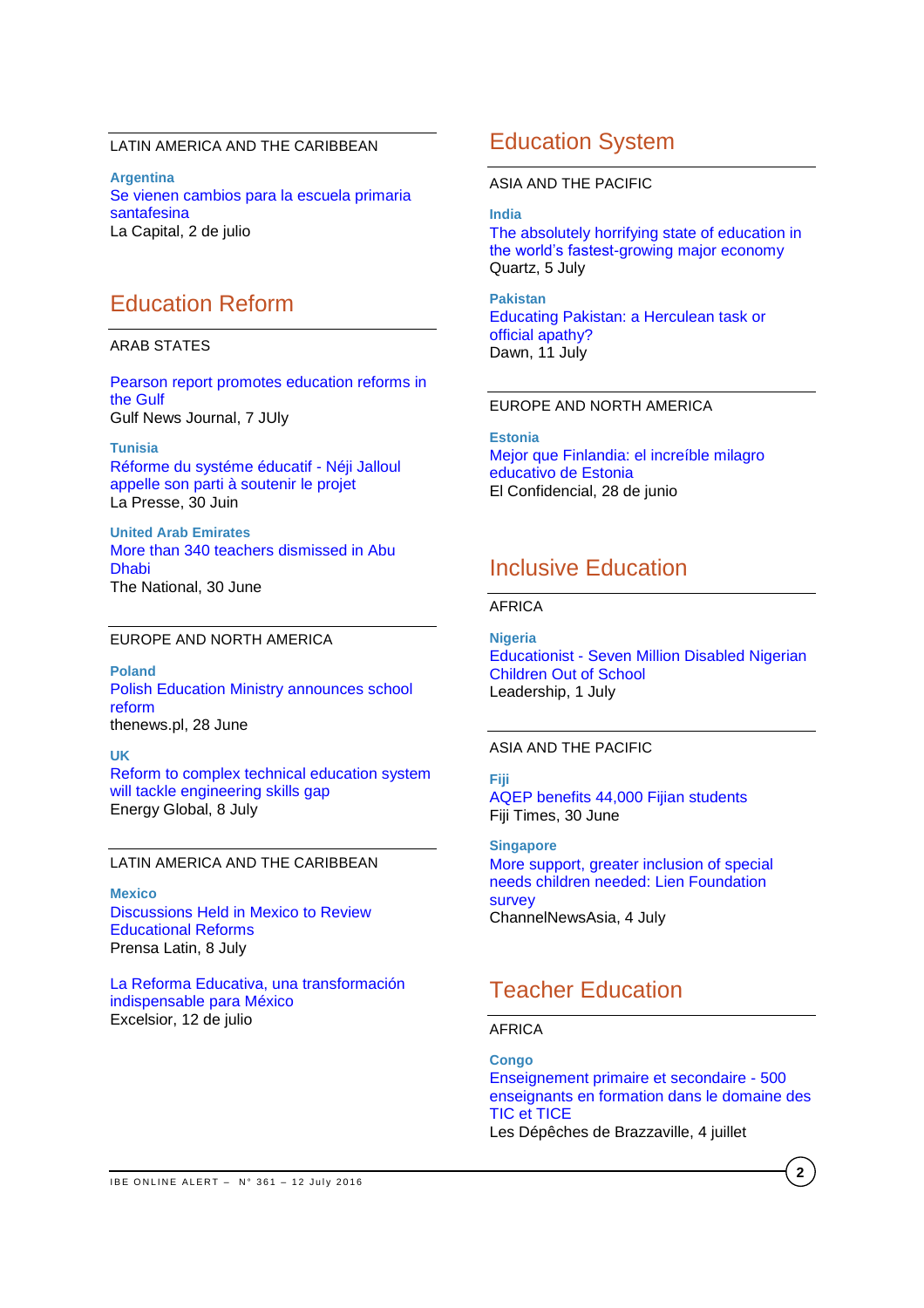## ARAB STATES

## **United Arab Emirates**

[Teacher licensing and balancing investment](http://www.thenational.ae/uae/teacher-licensing-and-balancing-investment-are-key-challenges-for-uae-education-sector)  [are key challenges for UAE education sector](http://www.thenational.ae/uae/teacher-licensing-and-balancing-investment-are-key-challenges-for-uae-education-sector) The National, 12 July

### EUROPE AND NORTH AMERICA

#### **UK**

[Exclusive: Phonics and maths mastery](https://www.tes.com/news/school-news/breaking-news/exclusive-phonics-and-maths-mastery-expected-new-teacher-training)  [expected in new teacher training curriculum](https://www.tes.com/news/school-news/breaking-news/exclusive-phonics-and-maths-mastery-expected-new-teacher-training) TES, 1 July

# Reports, publications, etc.

### ARAB STATES

[The problem solvers: The teachers, the](https://www.pearson.com/content/dam/corporate/global/pearson-dot-com/files/learning/The_Problem_Solvers_Final.pdf)  [students and the radically disruptive nuns who](https://www.pearson.com/content/dam/corporate/global/pearson-dot-com/files/learning/The_Problem_Solvers_Final.pdf)  [are leading a global learning movement](https://www.pearson.com/content/dam/corporate/global/pearson-dot-com/files/learning/The_Problem_Solvers_Final.pdf) Charles Leadbeate, Pearson, 2016

## ASIA AND THE PACIFIC

### **India**

[Some Inputs for Draft National Education](http://mhrd.gov.in/sites/upload_files/mhrd/files/Inputs_Draft_NEP_2016.pdf)  [Policy 2016](http://mhrd.gov.in/sites/upload_files/mhrd/files/Inputs_Draft_NEP_2016.pdf) Ministry of Human Resource Development, 5 2016

### EUROPE AND NORTH AMERICA

#### **Europe**

[La place des langues de scolarisation dans les](http://www.coe.int/t/dg4/Linguistic/Source/LE_texts_Source/LE%202015/Place-of-languages-of-schooling-in-curricula_FR.pdf)  [programmes](http://www.coe.int/t/dg4/Linguistic/Source/LE_texts_Source/LE%202015/Place-of-languages-of-schooling-in-curricula_FR.pdf) Conseil de Europe, 2015

#### **France**

[Parcours d'excellence -](http://www.ladocumentationfrancaise.fr/var/storage/rapports-publics/164000380.pdf) Faire face avec [ambition et méthode à un enjeu de société](http://www.ladocumentationfrancaise.fr/var/storage/rapports-publics/164000380.pdf) Pierre Mathiot, Ministère de l'Éducation nationale, de l'Enseignement supérieur et de la Recherche, juin 2016

[Rapport relatif à l'éducation à la sexualité -](http://www.ladocumentationfrancaise.fr/var/storage/rapports-publics/164000367.pdf) [Répondre aux attentes des jeunes, construire](http://www.ladocumentationfrancaise.fr/var/storage/rapports-publics/164000367.pdf)  [une société d'égalité femmes-hommes](http://www.ladocumentationfrancaise.fr/var/storage/rapports-publics/164000367.pdf) D. Bousqet et al. HCE, juin 2016

**Switzerland** [Dernière Information sur la recherche en](http://www.skbf-csre.ch/fr/recherche-en-education/information/informations-recentes/)  [éducation 3/2016](http://www.skbf-csre.ch/fr/recherche-en-education/information/informations-recentes/) CSRE, juillet 2016

[Politique, Économie, Gestion de l éducation et](http://www.unige.ch/fapse/pegei/revue/articles/n7/)  [Éducation Internationale \(PEGEI\)](http://www.unige.ch/fapse/pegei/revue/articles/n7/) Université de Genève, VII 2016

#### **UK**

### [Post-16 skills plan and independent report on](https://www.gov.uk/government/publications/post-16-skills-plan-and-independent-report-on-technical-education)  [technical education](https://www.gov.uk/government/publications/post-16-skills-plan-and-independent-report-on-technical-education)

Department for Education, Department for Business, Innovation & Skills and Nick Boles MP, July 2016

## LATIN AMERICA AND THE CARIBBEAN

[Adolescentes y jovenes fuera de la escuela.](http://v2.campanaderechoeducacion.org/es/publicaciones/clade/publicaciones-tematicas.html)  [Las demandas para una enseñanza](http://v2.campanaderechoeducacion.org/es/publicaciones/clade/publicaciones-tematicas.html)  [secundaria garante de derechos en América](http://v2.campanaderechoeducacion.org/es/publicaciones/clade/publicaciones-tematicas.html)  [Latina y el Caribe](http://v2.campanaderechoeducacion.org/es/publicaciones/clade/publicaciones-tematicas.html) Campaña Latinoamericana por el Derecho a la Educación, 2016

#### Violencia de género [en las escuelas: caminos](http://v2.campanaderechoeducacion.org/es/publicaciones/clade/publicaciones-tematicas.html)  [para su prevención y superación](http://v2.campanaderechoeducacion.org/es/publicaciones/clade/publicaciones-tematicas.html)

Campaña Latinoamericana por el Derecho a la Educación, 2016

### INTERNATIONAL

#### **UNESCO**

[Implementing the right to education: a](http://unesdoc.unesco.org/images/0024/002451/245196e.pdf)  [compendium of practical examples](http://unesdoc.unesco.org/images/0024/002451/245196e.pdf) UNESCO, 2016

[Au grand jour : réponses du secteur de](http://unesdoc.unesco.org/images/0024/002446/244652f.pdf)  [l'éducation à la violence fondée sur](http://unesdoc.unesco.org/images/0024/002446/244652f.pdf)  [l'orientation sexuelle et l'identité ou](http://unesdoc.unesco.org/images/0024/002446/244652f.pdf)  [l'expression de genre : rapport de synthèse](http://unesdoc.unesco.org/images/0024/002446/244652f.pdf) Christophe Cornu, UNESCO, 2016

#### **UNESCO IBE**

[A Conceptual Framework for Competencies](http://unesdoc.unesco.org/images/0024/002451/245195e.pdf)  **[Assessment](http://unesdoc.unesco.org/images/0024/002451/245195e.pdf)** Xavier Roegiers, IBE, 2016 [French](http://unesdoc.unesco.org/images/0024/002451/245195f.pdf) [Spanish](http://unesdoc.unesco.org/images/0024/002451/245195s.pdf)

#### **UNESCO IIEP**

[Comunidades de práctica y tutoría de los foros](http://unesdoc.unesco.org/images/0024/002452/245247s.pdf)  [virtuales: materiales de apoyo a la formación](http://unesdoc.unesco.org/images/0024/002452/245247s.pdf) UNESCO-IIPE, 2016

### **UNESCO UIS**

[Understanding what works in oral reading](http://unesdoc.unesco.org/images/0024/002451/245164e.pdf)  [assessments: recommendations from donors,](http://unesdoc.unesco.org/images/0024/002451/245164e.pdf)  [implementers and practitioners](http://unesdoc.unesco.org/images/0024/002451/245164e.pdf) UIS, 2016 [French](http://unesdoc.unesco.org/images/0024/002451/245165f.pdf) [Spanish](http://unesdoc.unesco.org/images/0024/002451/245165s.pdf)